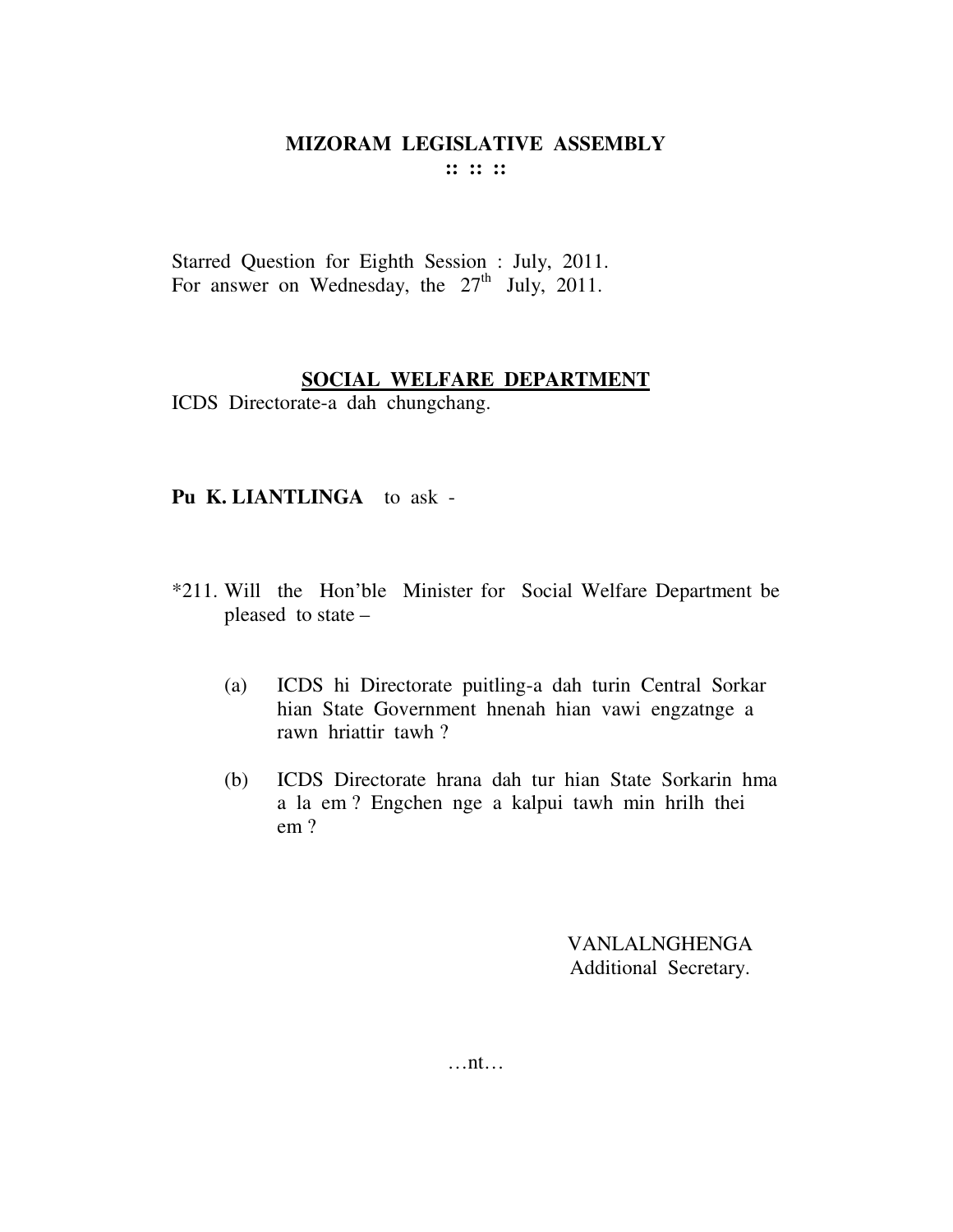**:: :: ::** 

Starred Question for Eighth Session : July, 2011. For answer on Wednesday, the  $27<sup>th</sup>$  July, 2011.

## **TRANSPORT DEPARTMENT**

Maxi Cab Counter chungchang.

## **Pu T.T. ZOTHANSANGA** to ask -

\*212. Will the Hon'ble Minister for Transport Department be pleased to state –

Champhai Maxi Cab Counter hi khawiah nge a awm ?

VANLALNGHENGA Additional Secretary.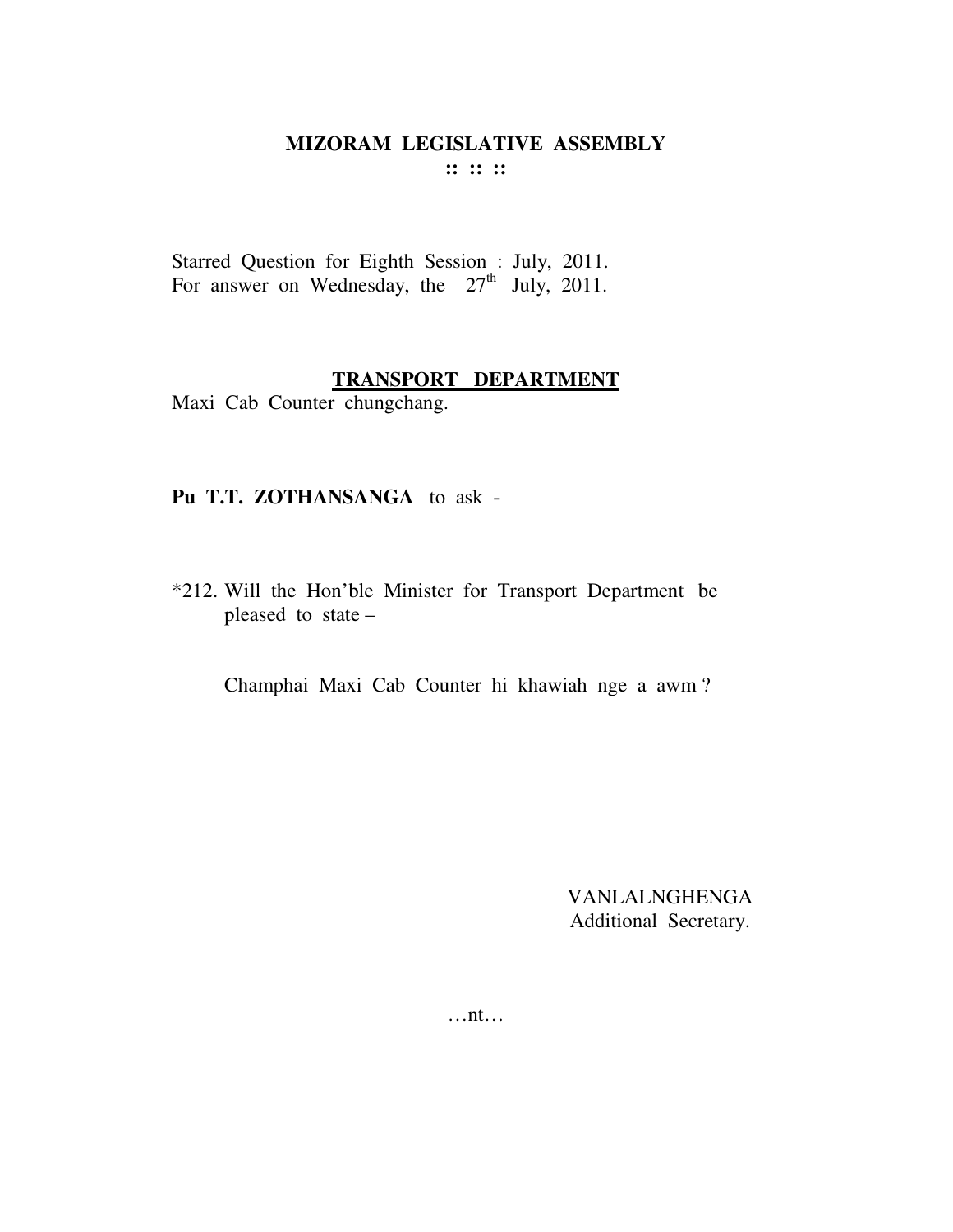Starred Question for Eighth Session : July, 2011 For answer on Wednesday, the  $27<sup>th</sup>$  July, 2011

## **ANIMAL HUSBANDRY & VETERINARY DEPARTMENT**

State dang atanga Bawng lakluh chungchang -

## **Lt. Col. Z.S. ZUALA** to ask -

- \*213. Will the Hon'ble Minister for Animal Husbandry & Veterinary Department be pleased to state –
	- (a) Assam / Meghalaya atanga Bawng talhtur lak luh hi a kal tluang em ?
	- (b) Engzatnge kan state-ah hian kan lak luh tlangpui ?

VANLALNGHENGA Additional Secretary.

\*\*\*v\*\*\*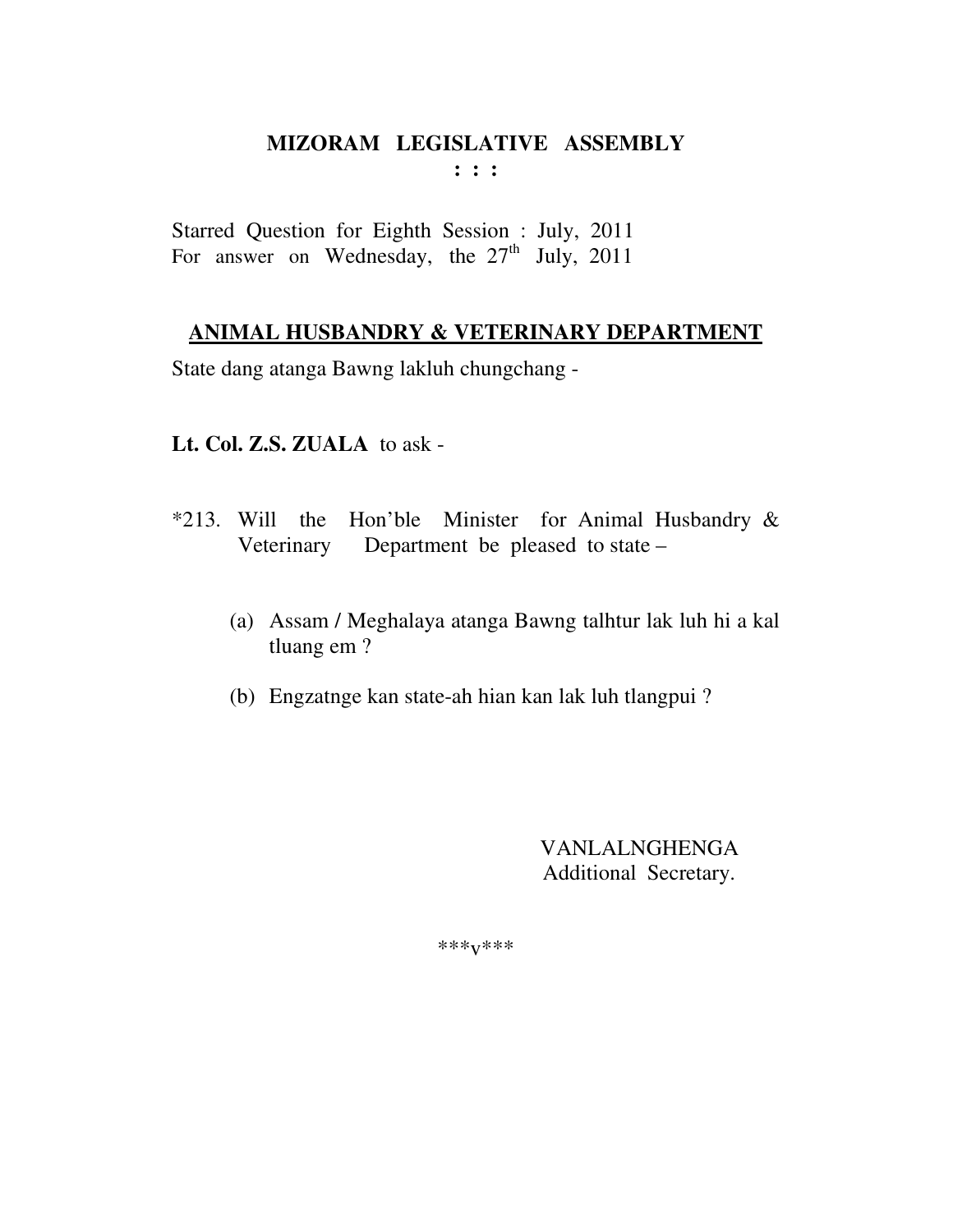**:: :: ::** 

Starred Question for Eighth Session : July, 2011. For answer on Wednesday, the  $27<sup>th</sup>$  July, 2011.

## **HEALTH AND FAMILY WELFARE DEPARTMENT**

Health Care Scheme chungchang.

#### **Pu C. RAMHLUNA** to ask -

- \*214. Will the Hon'ble Minister for Health and Family Welfare Department be pleased to state –
	- (a) Mizoram Health Care Scheme hi tih tawp tumna a awm em ?
	- (b) Awm ta lo se, mipuiin an hman tangkai pui zual theih nan awlsam zawka siam theih a ni ang em ?
	- (c) 2010 2011 leh 2011 2012 chhung hian sum engzatnge sen a nih tawh ?

VANLALNGHENGA Additional Secretary.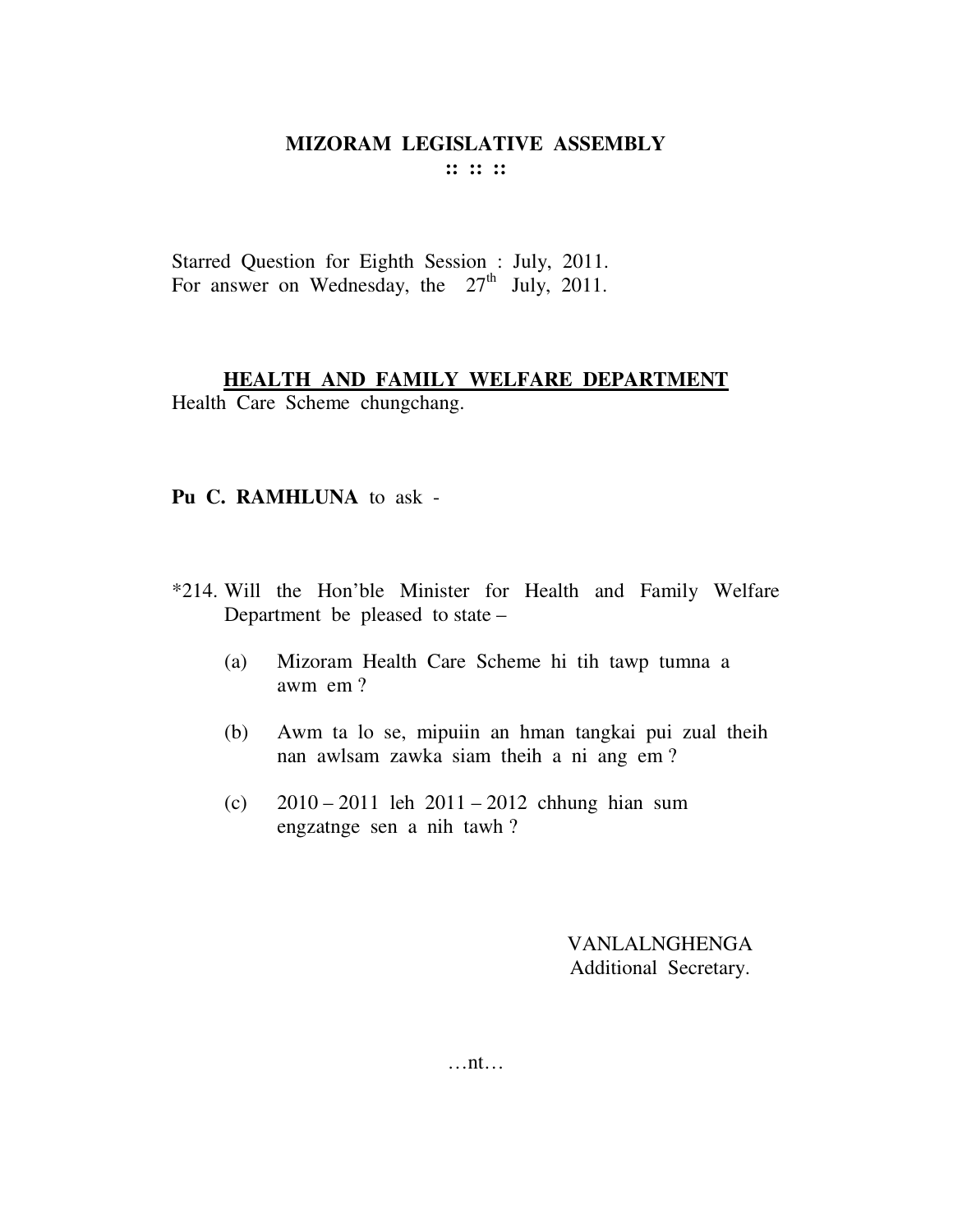$::::::$ 

Starred Question for Eighth Session : July, 2011. For answer on Wednesday, the 27<sup>th</sup> July, 2011.

#### ENVIRONMENT AND FORESTS DEPARTMENT

Wild Life Division chungchang.

## Pu JOSEPH LALHIMPUIA to ask -

\*215. Will the Hon'ble Minister for Environment and Forests Department be pleased to state –

Lunglei District ah hian Wild Life Division siam tumna a awm  $em<sub>2</sub>$ 

> **VANLALNGHENGA** Additional Secretary.

 $\dots$ nt $\dots$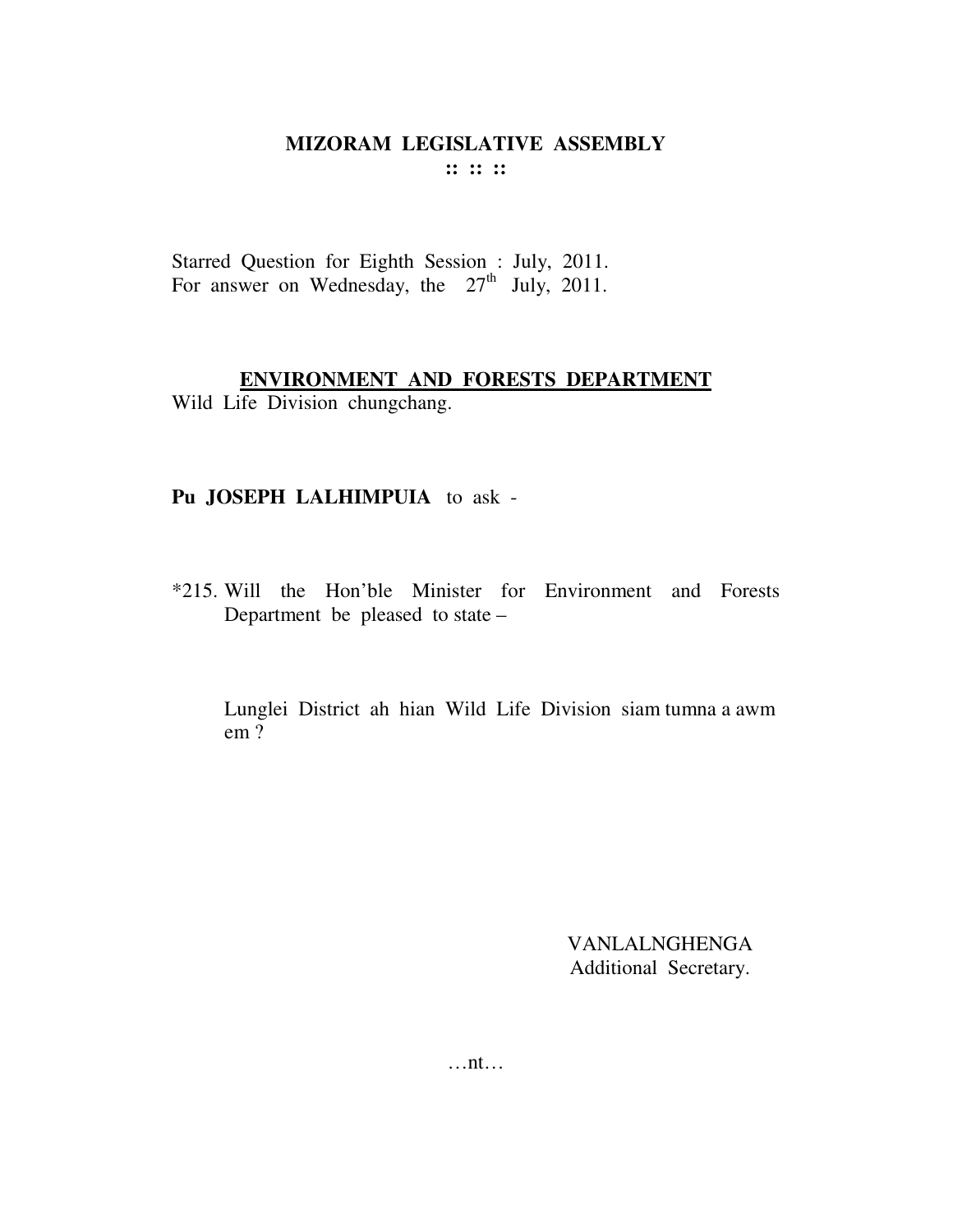**: : :** 

Starred Question for Eighth Session : July, 2011 For answer on Wednesday, the  $27<sup>th</sup>$  July, 2011

## **DISTRICT COUNCIL AFFAIRS DEPARTMENT**

SHDC chungchang –

## **Pu K.LIANTLINGA** to ask -

- \*216. Will the Hon'ble Minister for District Council Affairs Department be pleased to state –
	- (a) Sinlung Hills Development Council in enkawl nan hian kum 2009, 2010, 2011 chhung hian kan Sawrkar hian sum engzat nge a hman thin year wise in min hrilh thei em ?
	- (b) Sinlung Hills Development Council hi tun ai a changtlung zawk a siam tum na a awm em ?

 VANLALNGHENGA Additional Secretary.

\*\*\*v\*\*\*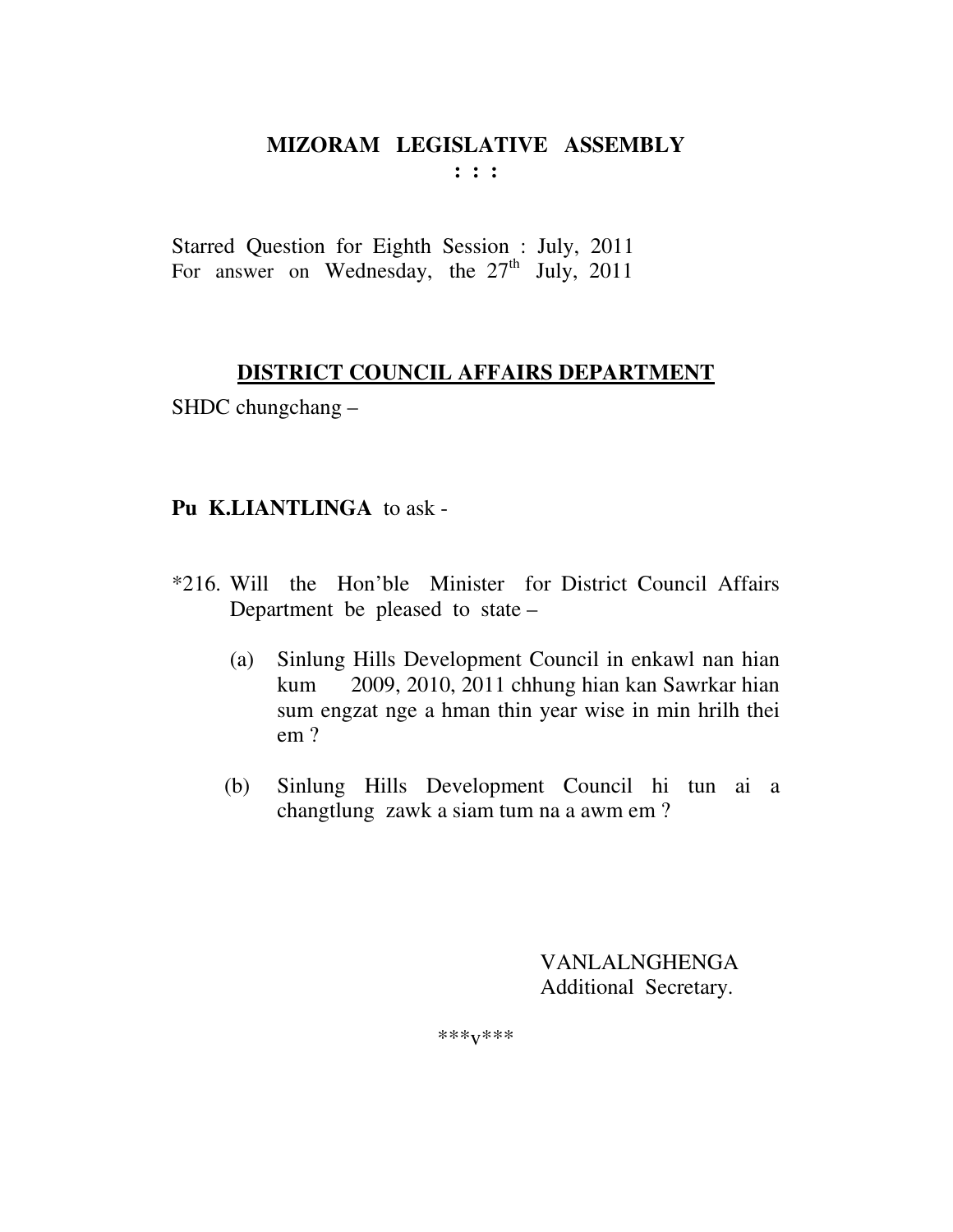Starred Question for Eighth Session : July, 2011 For answer on Wednesday, the  $27<sup>th</sup>$  July, 2011.

### **HEALTH & FAMILY WELFARE DEPARTMENT**

Contract basis a thawk te chungchang.

## **Pu LALDUHOMA** to ask –

- \*217. Will the Hon'ble Minister for Health & Family Welfare Department be pleased to state –
	- (a) Contract basis-a chhawr Nurse engzatnge awm?
	- (b) Nurse, regular post lak tumna a awm em?
	- (c) Contract basis-a thawkte hi regular post-a an luh theih nan M.R.-a thawkte ang hian Quota siam sak ve an ni em?

VANLALNGHENGA Additional Secretary

\*\*m\*\*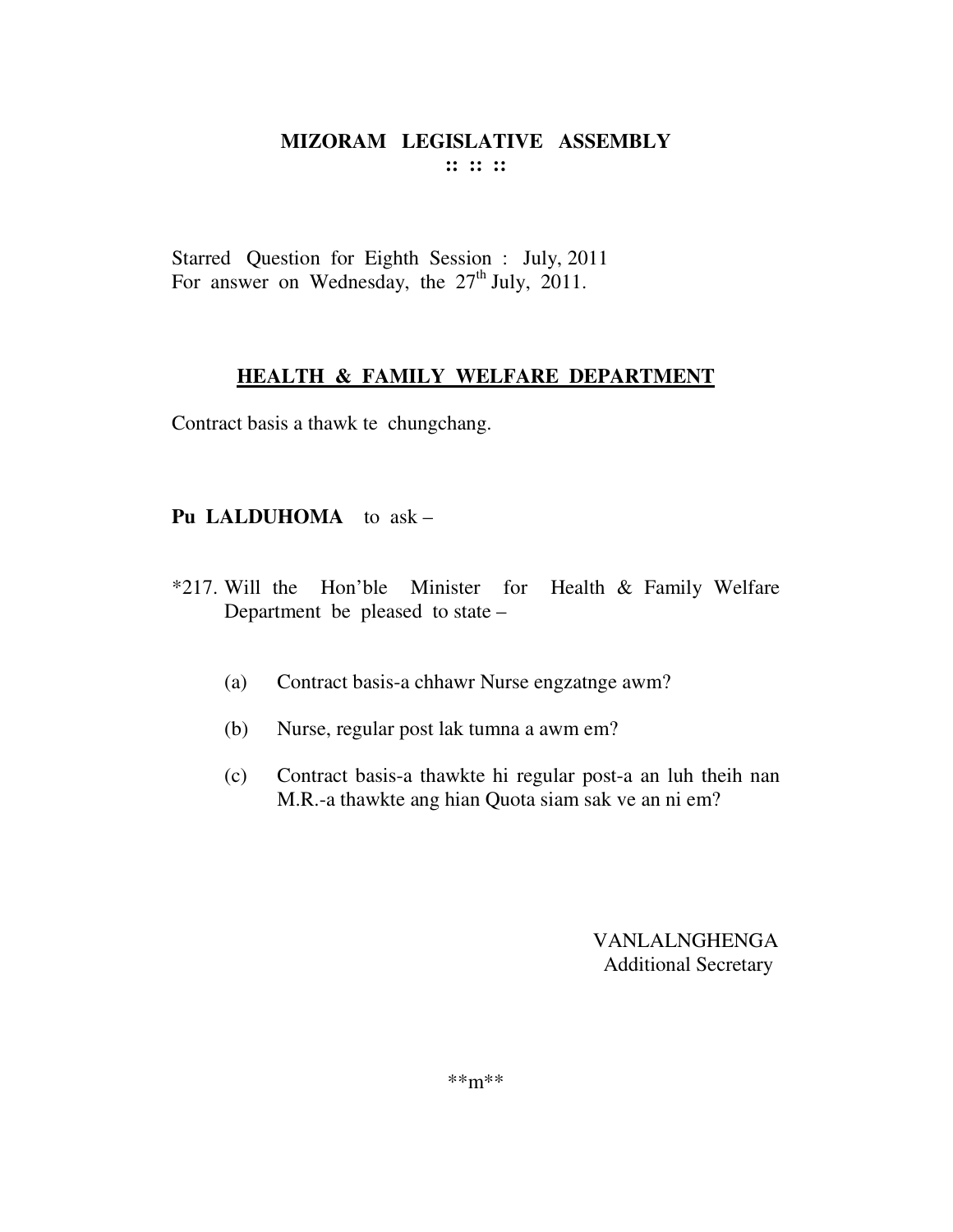Starred Question for Eighth Session : July, 2011 For answer on Wednesday, the  $27<sup>th</sup>$  July, 2011.

### **PUBLIC HEALTH ENGINEERING DEPARTMENT**

Public Health Engineering Department hmalakna chungchang.

## **Pu K. LALRINTHANGA** to ask –

\*218. Will the Hon'ble Minister for Public Health Engineering Department be pleased to state –

 Public Health Engineering Department hian thingtlang lamah tui in tur pek nan eng chen nge hma a lak tawh?

> VANLALNGHENGA Additional Secretary

\*\*m\*\*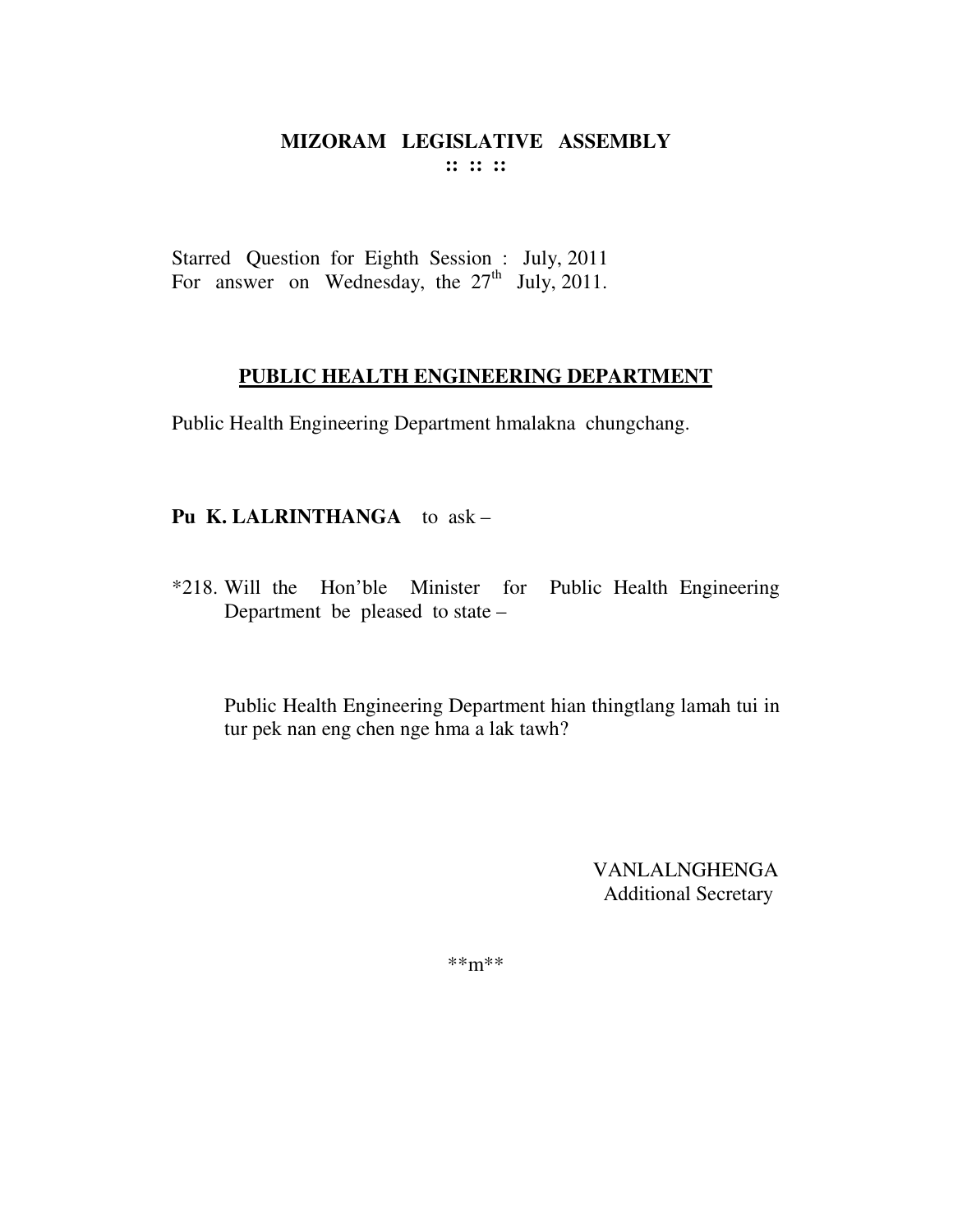Starred Question for Eighth Session : July, 2011. For answer on Wednesday, the  $27<sup>th</sup>$  July, 2011.

## **ANIMAL HUSBANDRY AND VETERINARY DEPARTMENT**

Sa chi hrang hrang eiral leh lakluh chungchang.

## **Pu K. LIANTLINGA** to ask -

- \*219. Will the Hon'ble Minister for Animal Husbandry and Veterinary Department be pleased to state –
	- (a) Mizoram chhungah hian heng sa chi hrang hrang (e.g. Bawngsa, Vawksa, Kelsa, Arsa, Sangha leh Artui) te hi kum khat chhungin engzatnge kan eiral thin ?
	- (b) Ram dang (State) atangin engzatnge kan lakluh min hrilhfiah thei em ?

VANLALNGHENGA Additional Secretary.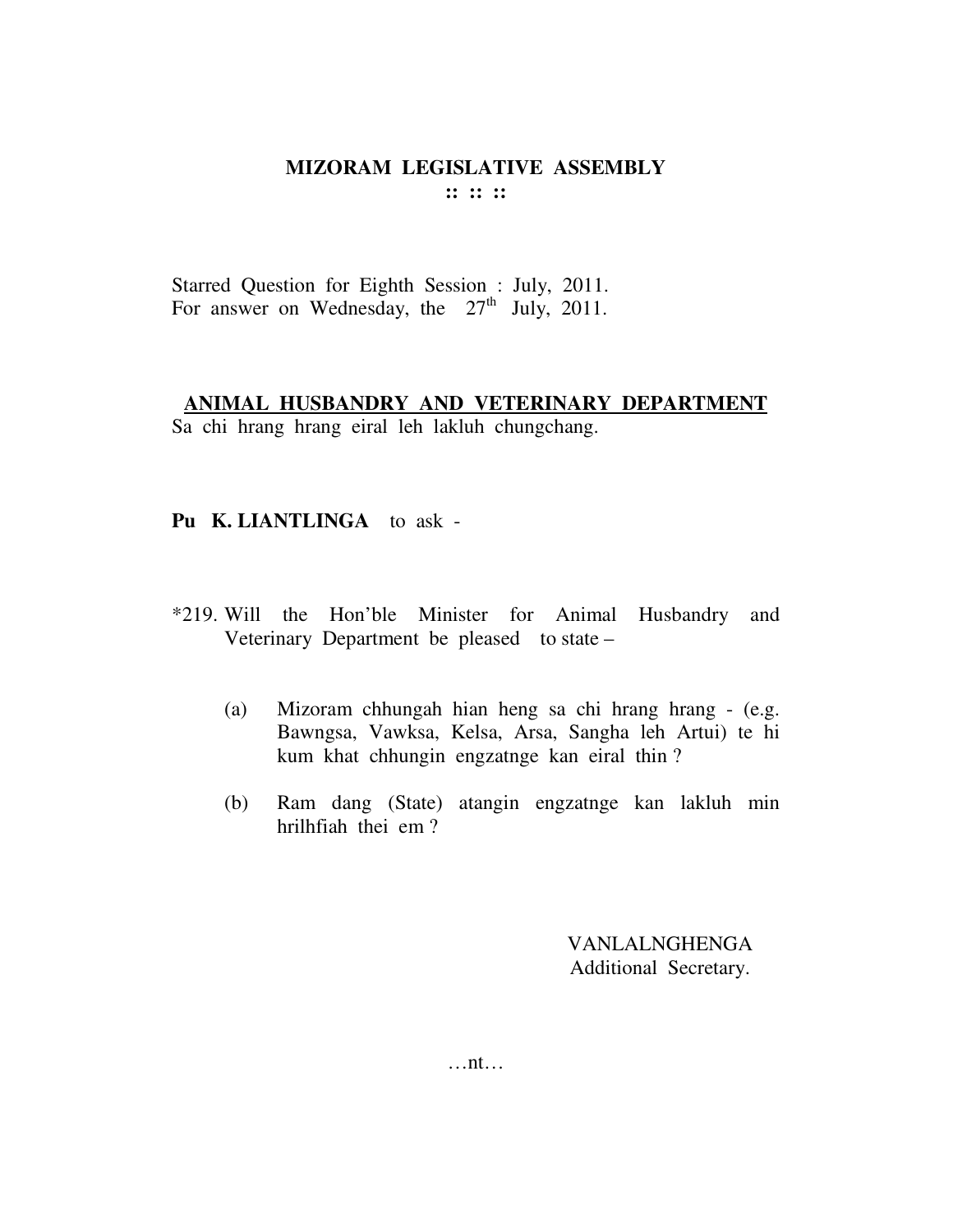$: : :$ 

Starred Question for Eighth Session : July, 2011 For answer on Wednesday, the  $27<sup>th</sup>$  July, 2011

## **HEALTH & FAMILY WELFARE DEPARTMENT**

Emergency a damdawi lei chungchang –

## Pu B. LALTHLENGLIANA to ask -

\*220. Will the Hon'ble Minister for Health & Family Welfare Department be pleased to state -

> Health Department hnuaiah Kum 2010 chhung khan damdawi Emergency a lei a awm em ?

> > **VANLALNGHENGA** Additional Secretary.

 $***V***$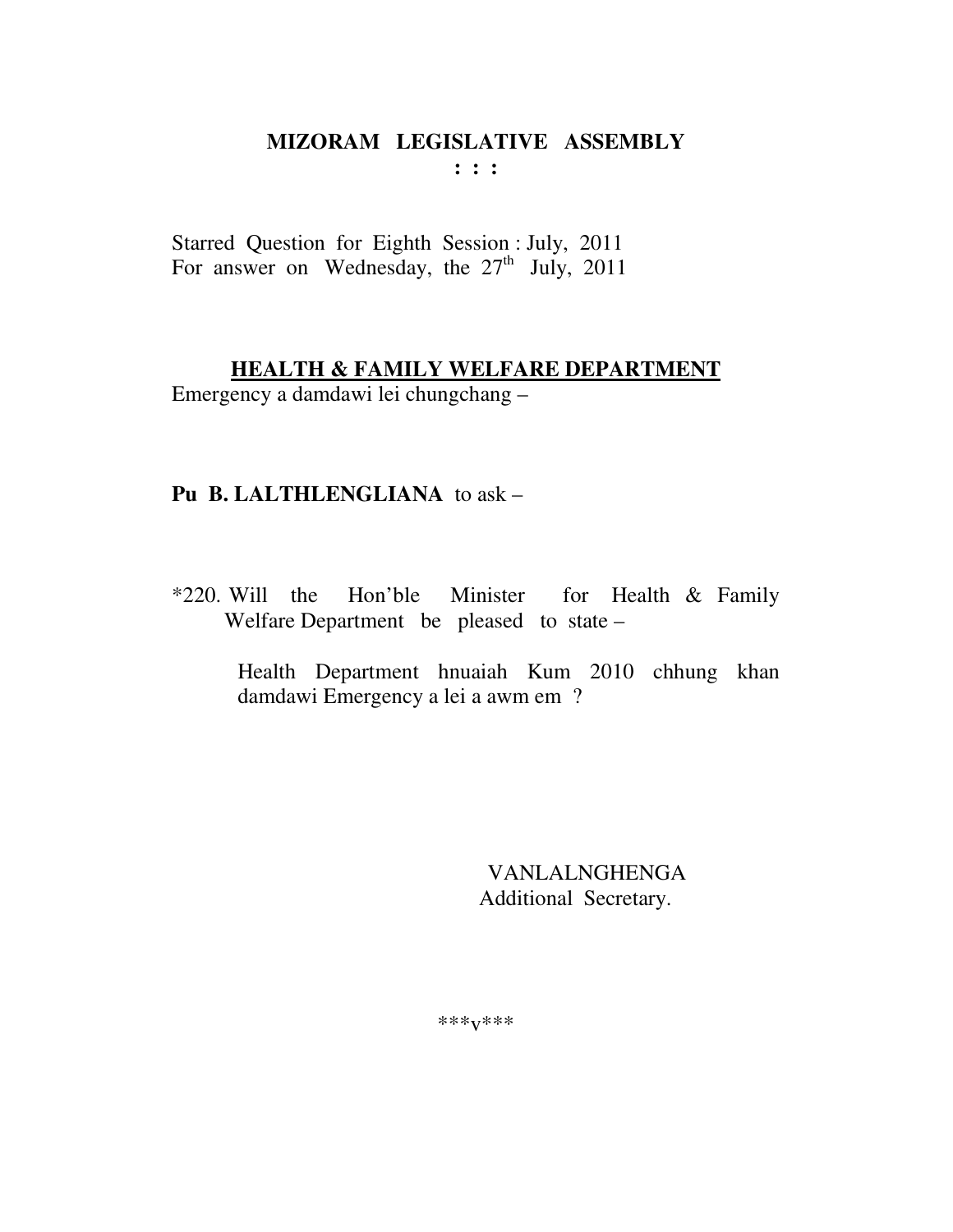Starred Question for Eighth Session : July, 2011.<br>For answer on Wednesday, the  $27<sup>th</sup>$  July, 2011.

## **HEALTH & FAMILY WELFARE DEPARTMENT**

Sorkar Damdawi In khum chungchang

#### Pu T.T. ZOTHANSANGA to ask -

\*221. Will the Hon'ble Minister for Health  $\&$ Family Welfare Department be pleased to state -

Mizorama Sorkar Damdawi Inah kum 2009 aiin kum 2010 ah khum a tlem zawk em?

> **VANLALNGHENGA Additional Secretary**

 $\dots$ ...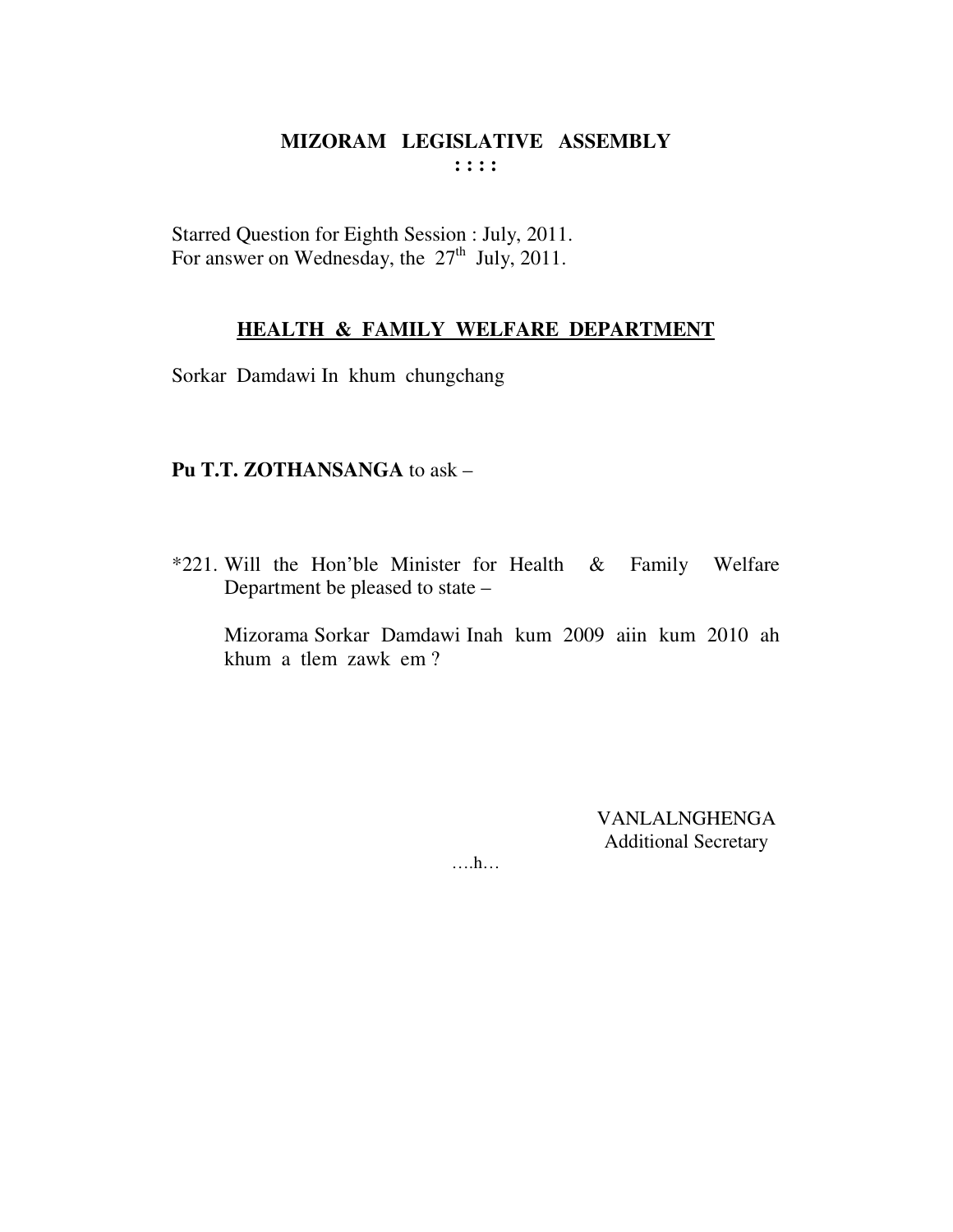**: : : :** 

Starred Question for Eighth Session : July, 2011. For answer on Wednesday, the  $27<sup>th</sup>$  July, 2011.

## **ANIMAL HUSBANDRY & VETERINARY DEPARTMENT**

Ran chaw lak luh chungchang

**Pu K. LIANTLINGA** to ask –

\*222. Will the Hon'ble Minister for Animal Husbandry & Veterinary Department be pleased to state –

Mizoram hian hmun dang atangin ran chaw chi hrang hrang hi Metric Tonne (MT) engzatnge kan lak luh thin year wise in min hrilh thei em (2008-2009, 2009-2010, 2010-2011)?

> VANLALNGHENGA Additional Secretary

...st…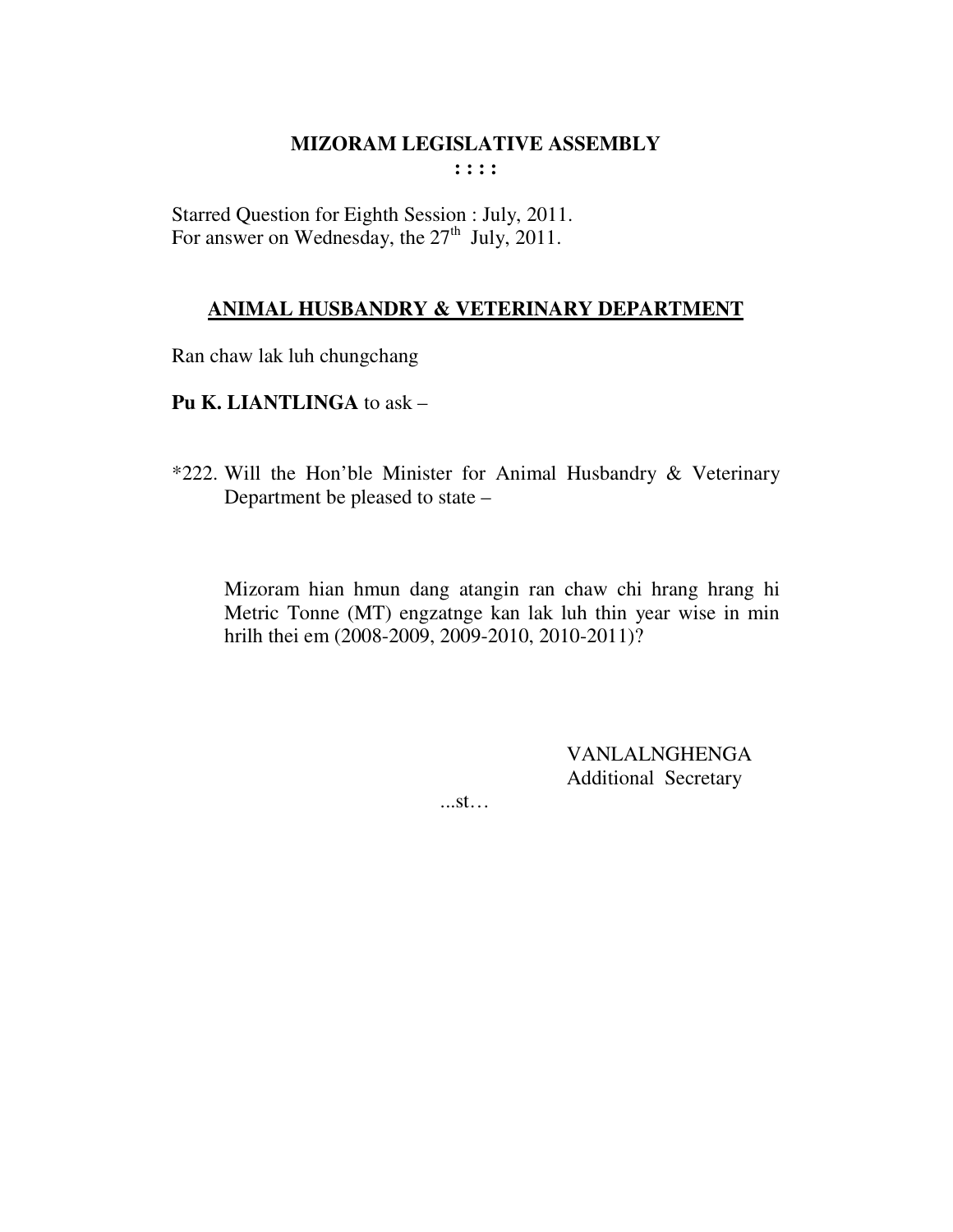Starred Question for Eighth Session : July, 2011. For answer on Wednesday the 27<sup>th</sup> July, 2011.

### **HEALTH & FAMILY WELFARE DEPARTMENT**

Aizawl Civil Hospital sawn chungchang

## Pu B. LALTHLENGLIANA to ask -

\*223. Will the Hon'ble Minister for Health & Family Welfare Department be pleased to state –

Aizawl Civil Hospital Falkawn Referral Hospital-a sawn phei tum kha engnge Department thlen chin ni ta?

> **VANLALNGHENGA Additional Secretary**

 $\dots h\dots$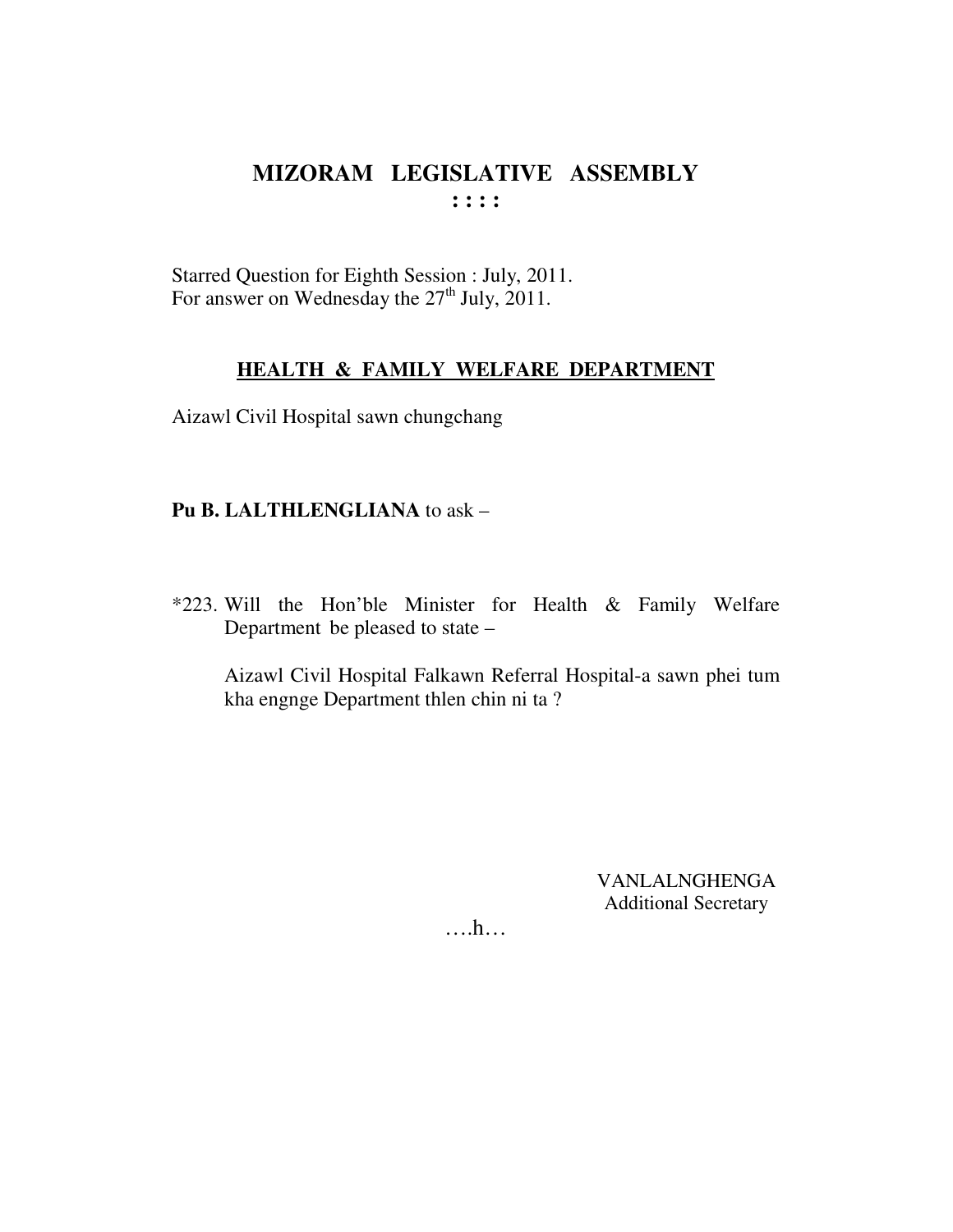Starred Question for Eighth Session : July, 2011 For answer on Wednesday, the  $27<sup>th</sup>$  July, 2011.

### **ENVIRONMENT & FORESTS DEPARTMENT**

Sahuan chungchang.

**Lt. Col. Z.S. ZUALA** to ask –

- \*224. Will the Hon'ble Minister for Environment & Forests Department be pleased to state –
	- a) Mizoramah hian Sahuan engzatnge kan neih?
	- b) Kan Sahuanah hian ramsa leh sava engtenge kan neih?
	- c) Rare variety neih kan nei em?

VANLALNGHENGA Additional Secretary

\*\*m\*\*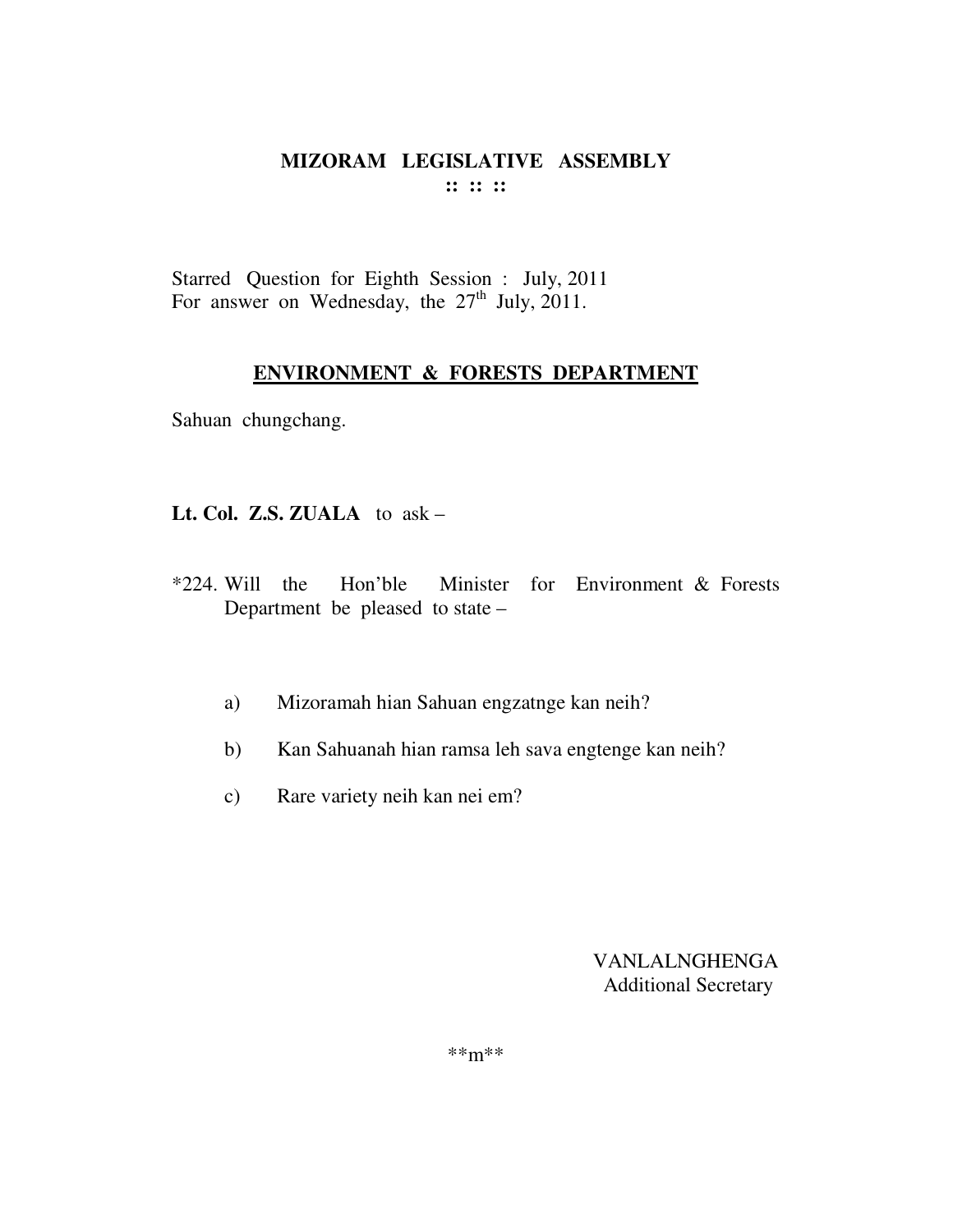Starred Question for Eighth Session : July, 2011. For answer on Wednesday, the  $27<sup>th</sup>$  July, 2011.

## **HEALTH & FAMILY WELFARE DEPARTMENT**

Doctor zirna (Medical seat) chungchang

#### Pu T.T. ZOTHANSANGA to ask -

- \*225. Will the Hon'ble Minister for Health  $\&$ Family Welfare Department be pleased to state
	- a) Mizoram hian Doctor zirna (Medical seat) engzatnge kan neih?
	- b) Khawi hmunah te nge?

**VANLALNGHENGA Additional Secretary** 

 $\dots h\dots$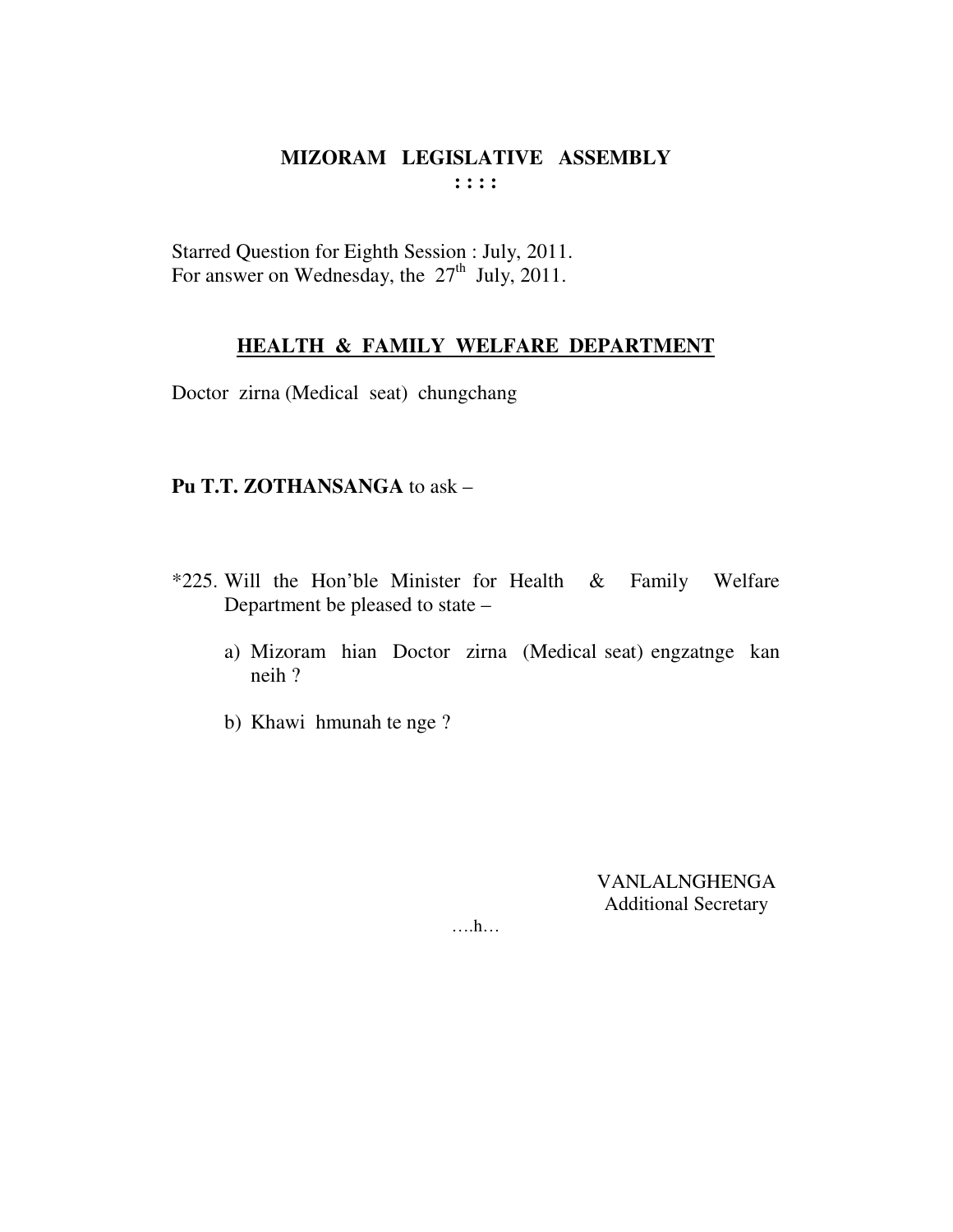Starred Question for Eighth Session : July, 2011. For answer on Wednesday, the 27<sup>th</sup> July, 2011.

## **HEALTH & FAMILY WELFARE DEPARTMENT**

Nursing College chungchang

## **Pu C. RAMHLUNA**  $\parallel$  to ask – **Pu K. LIANTLINGA**

- \*226. Will the Hon'ble Minister for Health & Family Welfare Department be pleased to state –
	- a) Nursing College hi sak mek a ni em ?
	- b) A nih chuan a estimate hi engzatnge ?
	- c) Pawisa hi khawi atanga hmuh nge a nih ?
	- d) Tender koh a ni em ?
	- e) Tunge a satu ?

VANLALNGHENGA Additional Secretary

….h…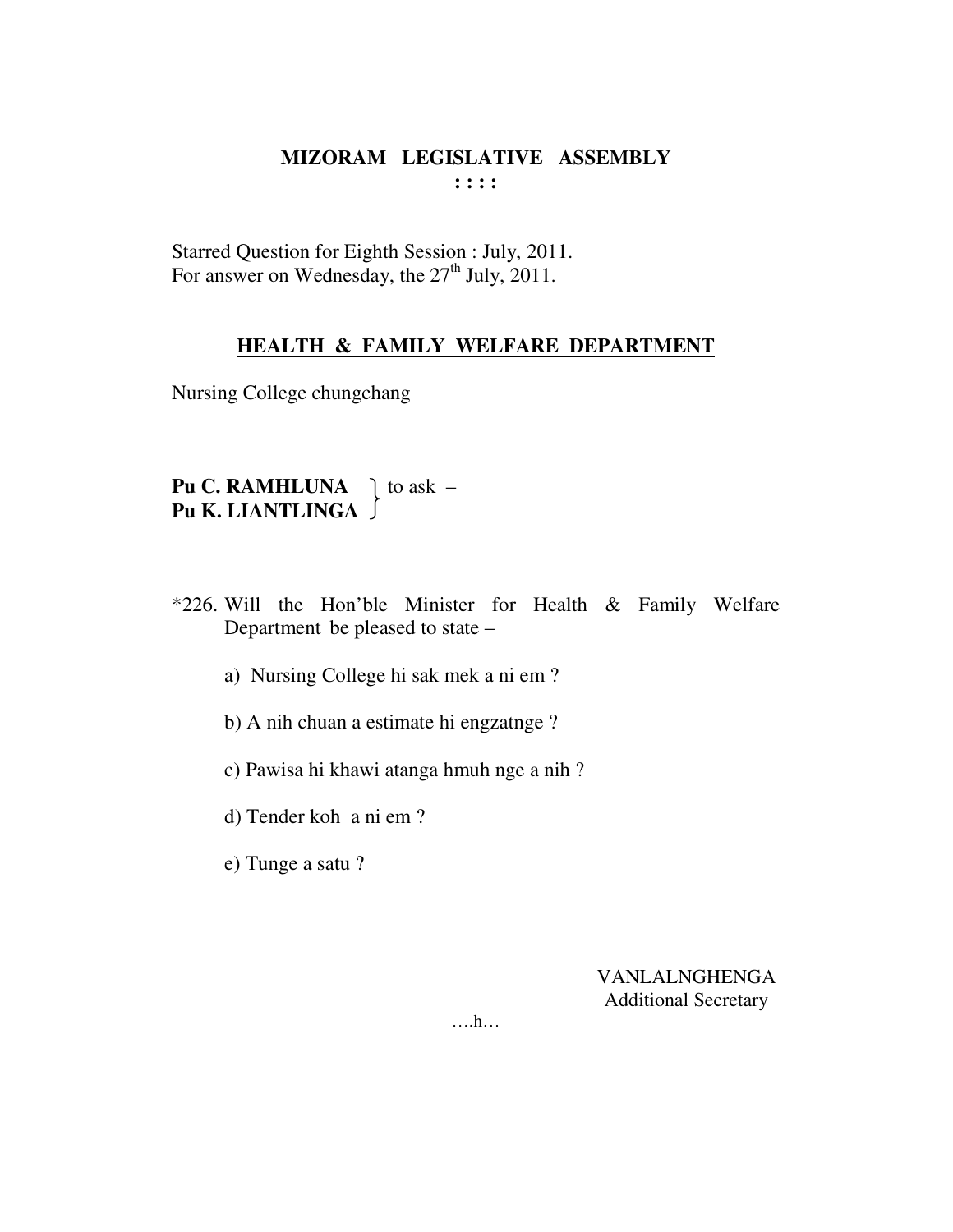Starred Question for Eighth Session : July, 2011. For answer on Wednesday, the  $27<sup>th</sup>$  July, 2011.

## **HEALTH & FAMILY WELFARE DEPARTMENT**

CHC leh PHC-a Doctor leh Nurse chungchang

## Pu T.T. ZOTHANSANGA to ask -

\*227. Will the Hon'ble Minister for Health & Family Welfare Department be pleased to state -

National Norms angin CHC leh PHC-a Doctor leh Nurse awm zat tur min hrilh thei em?

> **VANLALNGHENGA** Additional Secretary

 $...st...$